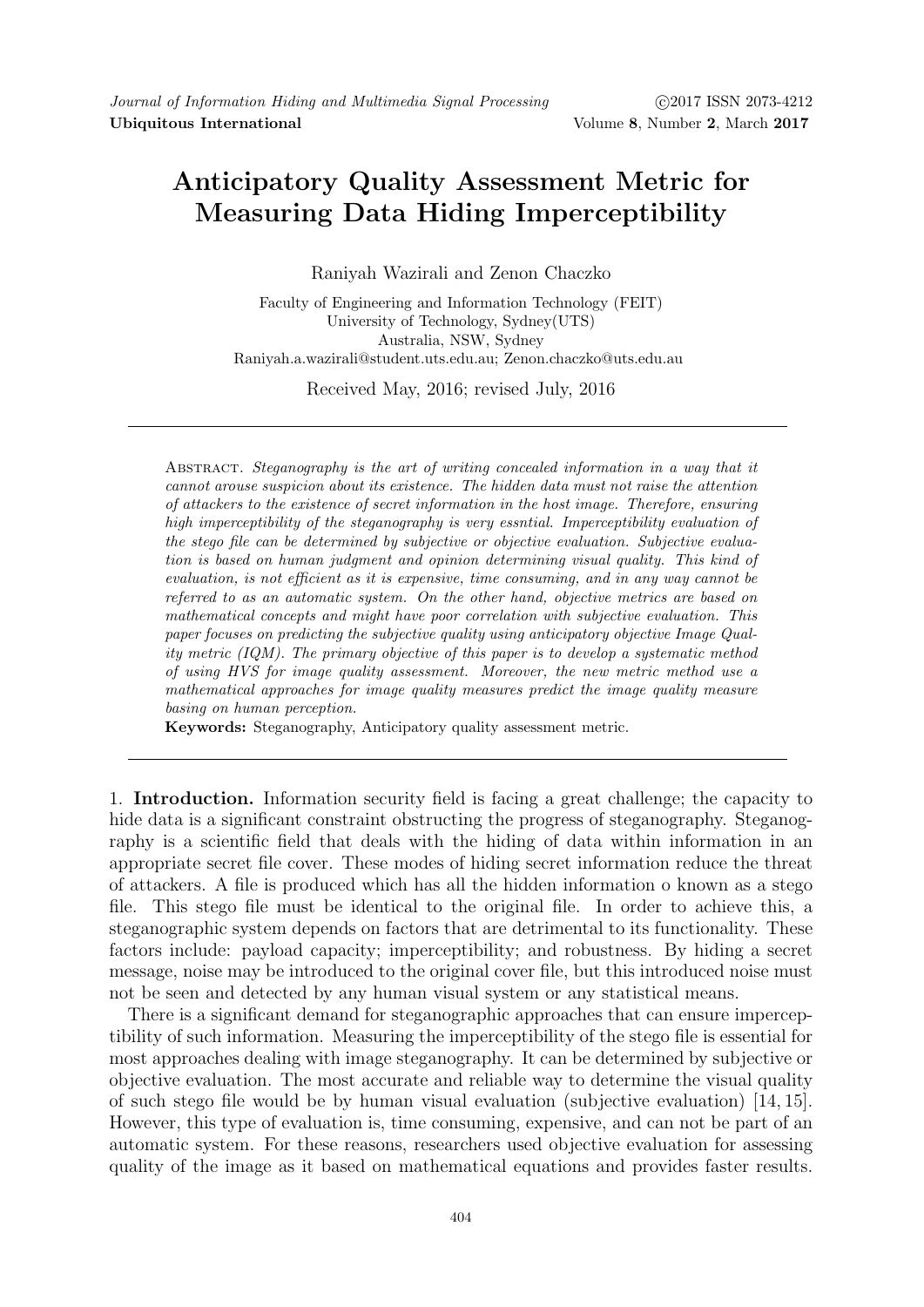However, there are a limited corresponding evaluation parameters available. Most of the studies use the Peak Signal to Noise Ratio (PSNR) as a metric for imperceptibility evaluation, although it could provide less accurate results than the Human Visual System (HVS) evaluation.

The simplest and most extensively utilized objective quality assessment parameter is the Mean Squared Error (MSE), calculated by averaging the squared concentration alterations of cover and stego image pixels. MSE and PSNR are attractive parameters since they are modest to compute, have pure physical connotations, and are statistically suitable in the perspective of optimization. However, PSNR measures the mathematical differences between the cover image and the stego image and does not take into account the characteristic of human visual system (HVS). Therefore, they have poor correlation with the perceived quality by the Human Visual System (HVS) [9, 10]. In the last few decades, extensive work has gone into developing advanced quality assessment methods that effectively use the features of (HVS).

The authors of this article have analyzed the correlation between subjective and objective evaluation [13]. On these experiments, a comparative study of the existing image quality metrics is performed for the steganographic images. The image quality score for commonly used objective quality metrics in the field of steganography has been compared with the subjective assessment performed by 500 observers. It was found that the selected objective metrics has a poor correlation with the subjective assessment, and may fail to accurately evaluate the performance of a steganographic algorithm. The HVS based metrics have better correlations compared to the standard pixel based metrics such as MSE and PSNR; this shows the effectiveness of using features of HVS in the quality assessment metrics. Figure 1 plots the main image quality metrics (objective evaluations) with Mean Opinion Score (subjective evaluation) conducted by 500 observers for degradation evaluation. Poor correlations were obtained between MOS and error based metrics such as PSNR and MSE. However, the objective quality metrics derived from the HVS features have a good relationship with the subjective assessment as compared to standard MSE and PSNR  $[1,2,13]$ . The outstanding quality of the image index depicted has the greatest correlation to the subjective score because of its loss of cover and stego images. This is due to the capacity to detect luminance distortion. In addition, the study concludes, that the human eye is depicted to be less sensitive to a blue color and more sensitive to green [13]. Therefore, it is significant to involve the human perception characteristics to assess the performance of any quality assessment metric. As such, not only color sensitivity should be considered but also brightness, contrast and image complexity are important factors.

Based on this analysis, it is essential to develop a predictive quality metric that is objectively assess the image quality on a similar way to the subjective evaluation. This paper focuses on predicting the subjective quality using an anticipatory objective. Anticipatory Quality Assessment Metric (AQAM) is an objective assessment metric that simulates the judgment of human perception. The primary objective of this paper is to develop a systematic method of using HVS for image quality assessment.

2. Anticipatory Quality Assessment Metric. The Anticipatory Quality Assessment Metric (AQAM) parameters determine the quality of the image by applying the underlying principles of Human Visual System (HVS). AQAM emphasizes distortion which can be identified by a human observer. Therefore, this method creates a model using the local image properties based on the strategies implemented by HVS. The intensity and edge point of zero-crossing based on wavelets are the main strategies of this study. The intensity of the image is identified from the sharp regions. The details which are found in the sharp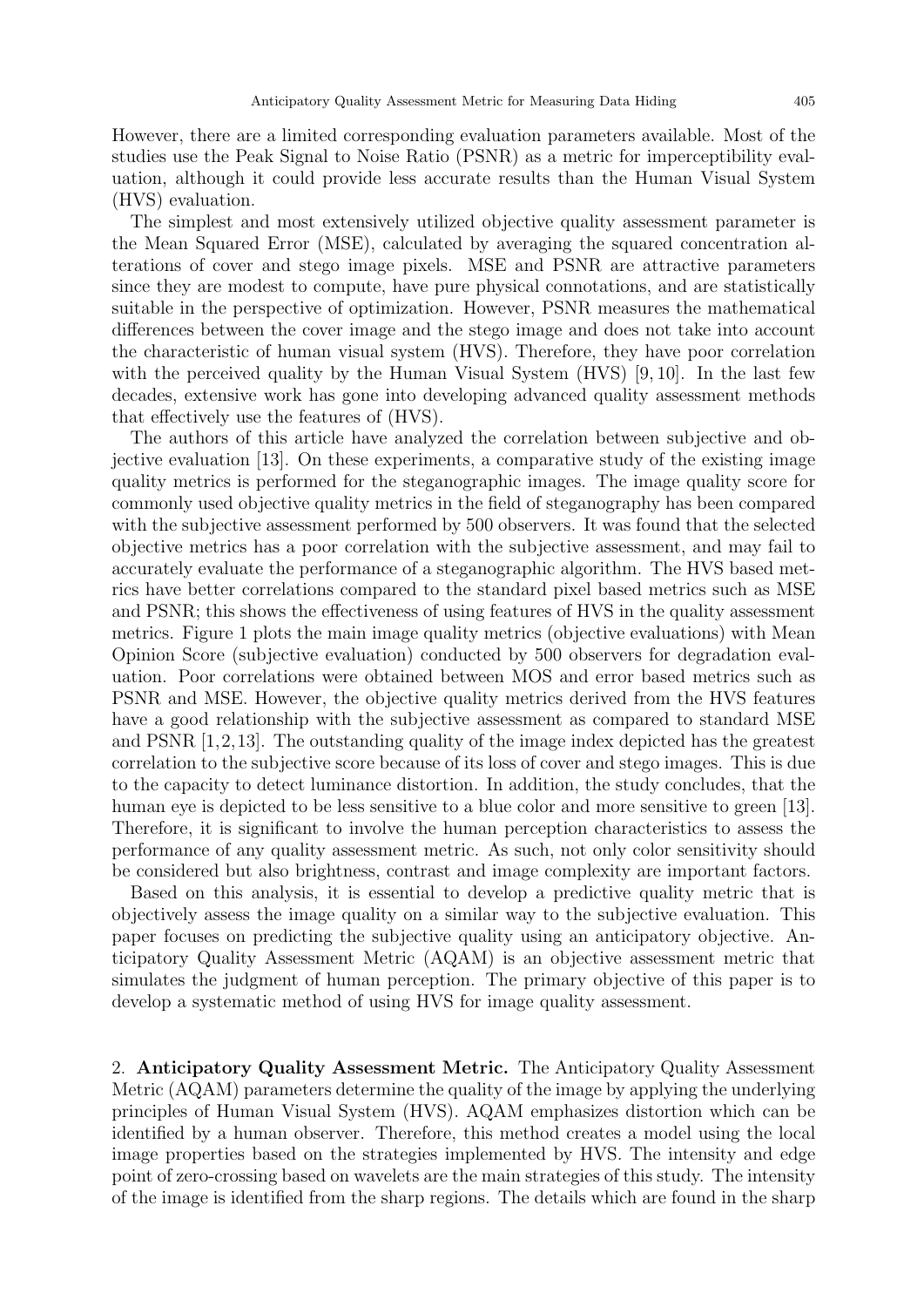

Figure 1. Normalized subjective and objective score

region of that photo is resolvable at multiple levels determining the sharp variations in image edge points.

The distortions impact on the contrast points in the photo changing structural data contact. The Noise Visibility Function (NVF) is applied to achieving edge areas in any image analyzed in the multi-level wavelet domain. It generates the information containing various sub-bands.

Zero crossing is a local structure categorized by a set of pixels demonstrating the sharp intensity of variations in the neighborhood. To achieve this, the edge data is extracted from the photo by applying the Laplacian Methods or a gradient. The main function of NVF is the estimation of the regional complexity by carrying out analysis in every region of the local image. The method that is proposed here estimates the quality of the perceptual image by using local image and intensity properties in the wavelet domain.

Frequency data is used for the quality perception of the linear spatial that is mined from the three levels of wavelet. Calculations are made for logging energies of the subbands and a weighted geometric mean provide a base for the sharpness estimation. Finer scales (high frequency bands) deliver a bigger result with the reduction in the sharpness numerical value. The intensity of the cover and the stego image is achieved through calculation. In order to find the accurate information of the whole process the similarity in sharpness of the cover and stego images are estimated.

Consequently, the wavelet of the image provides the high frequency sub-bands at  $i^{th}$ level as:

 ${W}^i_{LH}, {W}^i_{HL}, {W}^i_{HH}.$ 

The sub-band power of  $i \in 1, 2, 3$  are computed as:

$$
\alpha_x^i = \log_{10}(1 + \frac{\delta(x)}{\varphi_x^i})\tag{1}
$$

 $\delta(x)$  is the value achieved by summing up the square off coefficients x, where x belong to  $W_{LH}^i, W_{HL}^i, W_{HH}^i$ .  $\varphi_x^i$  is the total coefficient of sub-band x which related to level i. The number of strength at each stage is measured as: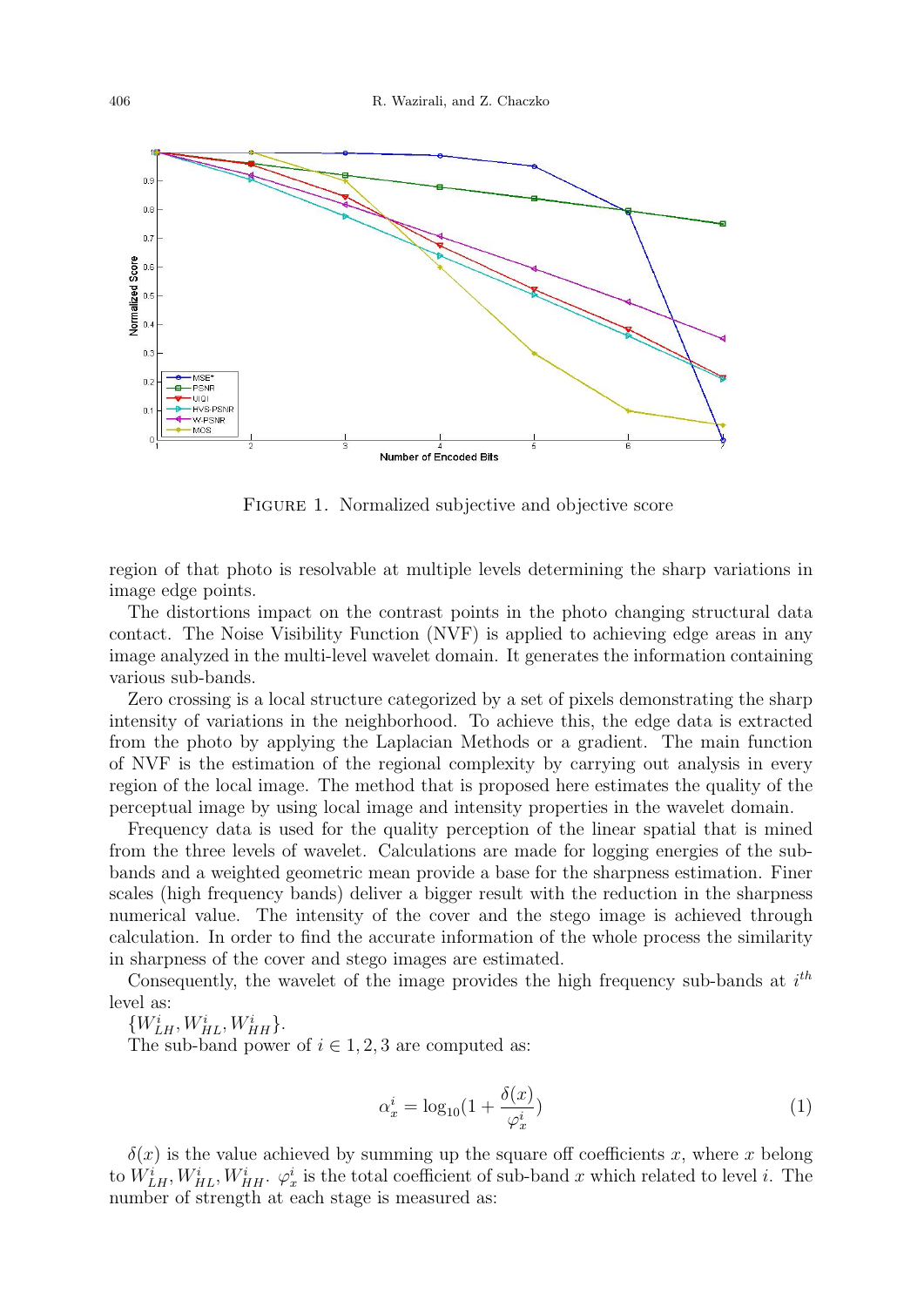Anticipatory Quality Assessment Metric for Measuring Data Hiding 407

$$
\alpha^i = \frac{\mu(\alpha_{W_{LH}}^i + \alpha_{W_{HL}}^i) + \eta \cdot \alpha_{W_{HH}}^i}{\mu + \eta} \tag{2}
$$

In the above mentioned equation the constant and variable have some assigned values as follows:

Constant  $\mu$  is specified a value 0.3,  $\eta$  is assigned as 3. Note:  $\eta$  is allocated to higher value to provide larger weighting for the HH sub-band that has the high frequency mechanism.

The general intensity of a given image in the Equation 3 ensures lower measures of low value wavelets. For stego and cover image, intensity are assumed by  $\gamma_c$  and  $\gamma_s$ . The sharpness likeness of the stego and cover images is shown in Equation 4.  $\psi$  can be any value use for the avoidance of denominator being zero.

$$
\gamma = \stackrel[i=1]{3}{{\sum}} 2^{3-i} \alpha^i
$$
\n<sup>(3)</sup>

$$
\omega = \frac{2\gamma_C \gamma_{S+\psi}}{\gamma_C^2 \gamma_{S+\psi}^2} \tag{4}
$$

The cover image is referred to as a quality reference image at hand, using the current point of view. By applying the Equation 5 and 6, the edge match of each sub-bands of the stego and cover is assessed. It is seen that the higher the alteration, the higher the difference of the edge. The data will remain in the edge points which are normally not displaced due to distortions.

The difference is seen in the Gaussians (DoG) logical model which was anticipated by many in vision science; these are in the receptive fields of X-cells in the Lateral Geniculate Nucleus (LGN) in the thalamus, [3,7]. The CSF was later deployed in the band pass filters within frequency domain, called the weighted sum of DoG (or SDoG). The result is to make DoG the creator of bandwidth of the CSF, taking the visual system as a multi-scale analyzer together with ON/OFF cells with required size and Enroth-Cugell Christina and Robson receptive fields [3]. The equation referring weighted sum of DoG will be:

$$
E(C) = \sum_{k} Th_k \left[G_{\sigma k}^+ - G_{\sigma k}^- \right](C) \tag{5}
$$

$$
E(S) = \sum_{k} Th_k \lfloor G_{\sigma k}^+ - G_{\sigma k}^- \rfloor(S)
$$
\n<sup>(6)</sup>

In the above equation, C and S are considered as the stego and cover images (in luminance units) respectively;  $G_{\sigma}$  is the normalized Gaussian operator, Standard Deviation (SD)  $\sigma$ ,  $\sigma^+$  and  $\sigma^-$  are the SD of the positive and negative parts of a DoG ( $\sigma^- = \lambda \sigma^+$ ); and  $Th$  is embedding threshold use for illustration in the next part.

A DoG is not seen only as a second derivative but it is also used for achieving edge detection with the same superiority as with  $\nabla^2 G$  expressed in the forms of coefficient and localization of the negative and positive weights; they are to be same as per equation (as in Equation 5 and 6).

The edge points numerical value of the stego and cover images are viewed as  $E(C)$  and  $E(S)$  correspondingly. The cover and stego image edge show structural similarity and are computed as given in equation  $E_s$ .

$$
E_{s_x} = \frac{\text{sum}(E_x(C) \cap E_x(S))}{\sqrt{\text{sum}(E_x(C)}\sqrt{\text{sum}(E_x(S))}}\tag{7}
$$

The final relationship of zero-crossing is shown in equation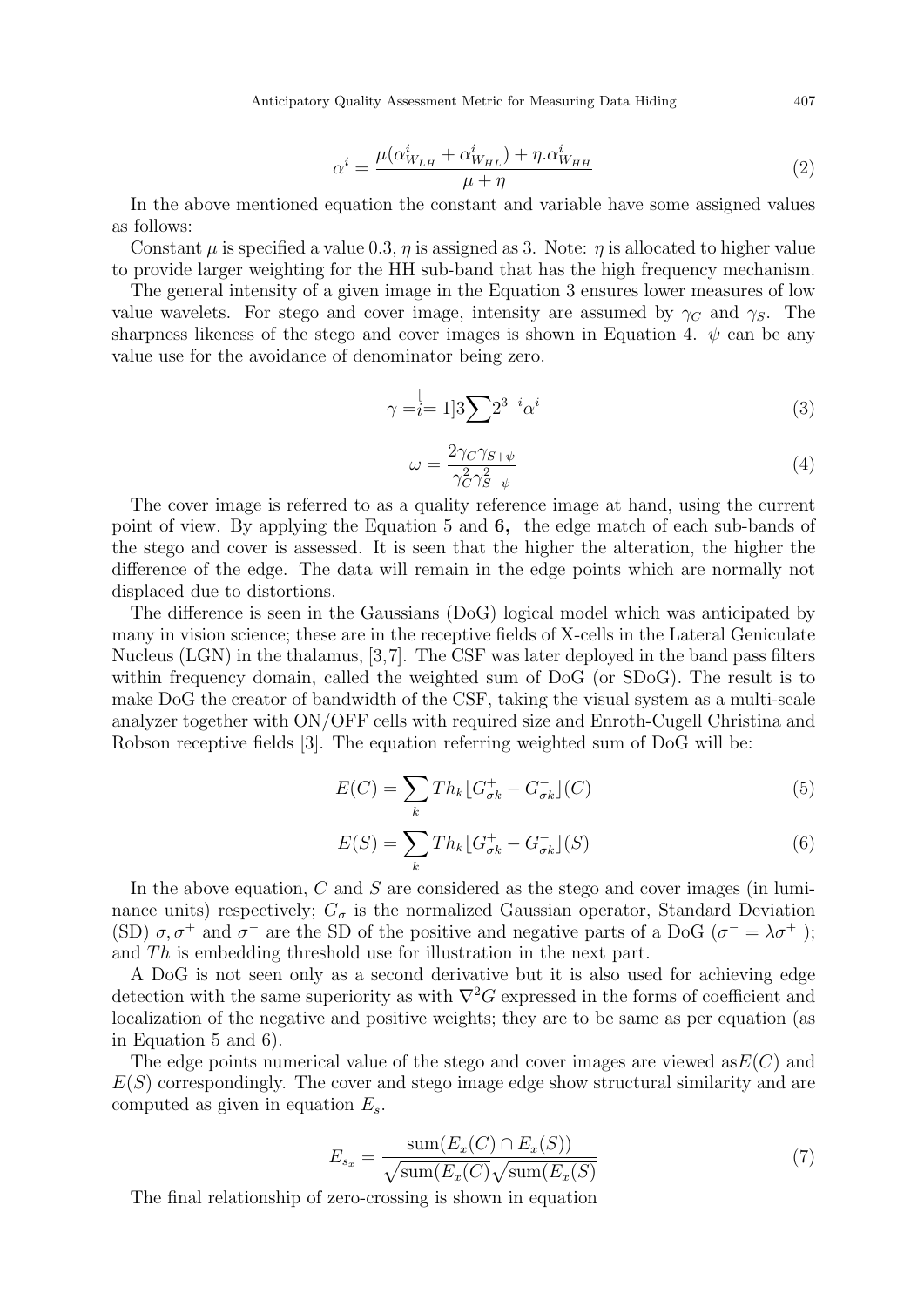$$
\Delta = \Pi_x E_{s_x} \tag{8}
$$

In this context, the two features that are the edge and intensity point of zero-crossing are unavoidable for the image quality evaluation. Therefore, the newly born AQAM metric use to asses the perceptual image quality. The proposed quality metric can be calculated as:

$$
AQAM = \Delta^{\nu} \cdot \omega^{\nu}
$$
 (9)

The value of  $\nu$  has been taken as 0.8, for it to give the greater geometric weight to intensity since it is the most powerful feature that captures human attention in early vision.

3. Experimental Results. Validating the performance of proposed quality metric subjectively is a primary phase. Mean Opinion Score (MOS), may be used for measuring the subjective evaluation. High MOS values indicates that the image is of good quality and nearly identical to the original image. It is worth noting that in this experiment we used MOS as our benchmark to measure the correlation between selected MOS and IQM. For this reason we selected TID2013 (Tampere Image Database 2013) which is a publicly available database [5]. The MOS on the other hand was obtained from the result of 500 experiments that were conducted by 500 observers, delivering MOS which ranges from 1 to 5. The TID2013 consists of 25 cover images, producing 150 stego images from five different steganography approaches. Table 1 shows list of steganography approaches used in the experiment.

The measurements or values produced by each of the selected image quality metrics were correlated with MOS using two different performance measures: Spearman Cank Order Correlation Coefficient Spearman Rank Order Correlation Coefficient (SROCC) [6] and Pearson Linear Correlation Coefficient Pearson Linear Correlation Coefficient (PLCC) [4]. PLCC was the most commonly used delivering accurate predictions. The prediction accuracy can be quantified by two ways; either by measuring the average error between the algorithms predictions and MOS values or by measuring how well an algorithms predictions correlates with the MOS values. SROCC was employed to assess prediction monotonicity. Thereafter, the prediction monotonicity specifies how well an algorithm predicts the rank ordering of the opinion scores.

The overall PLCC results are obtained from the experiment for the test images and are presented in the scatter plot graph in Figure 3. From Figure 3, it is clearly seen that PLCC of PSNR, SSIM, and UIQI metric were positively correlated with MOS. While, the scatter plot graph of AQAM shows a negative correlation between these two variables. The results in Table 2 depict a value which is almost equal to -1. From this point of view, we can conclude that the AQAM metric has the highest correlation with MOS readings compared to the other metrics. The main reason why the graph is negative correlates to how the AQAM metrics are calculated. From this it is concluded that the lower the quality of an image, the higher is the AQAM score. Meanwhile, MOS assigns a lower score for lower image quality and a higher score for better image quality. It is seen that the AQAM demonstrated high prediction performance because of the two modeling strategies used by the HVS and by adapting these strategies based on the amount of distortion.

Moreover, Figure 2 illustrates the relationship between PSNR, MSE, wPSNR, PSNR-HVS, UIQI and AQAM with MOS based on 500 observers. Most of the metrics deliver good results when the number of encoded bits were low. However, with the increase of the encoded bits, wPSNR, UIQI and PSNR-HVS follow the MOS trajectory in some degree while AQAM perfectly matched the MOS.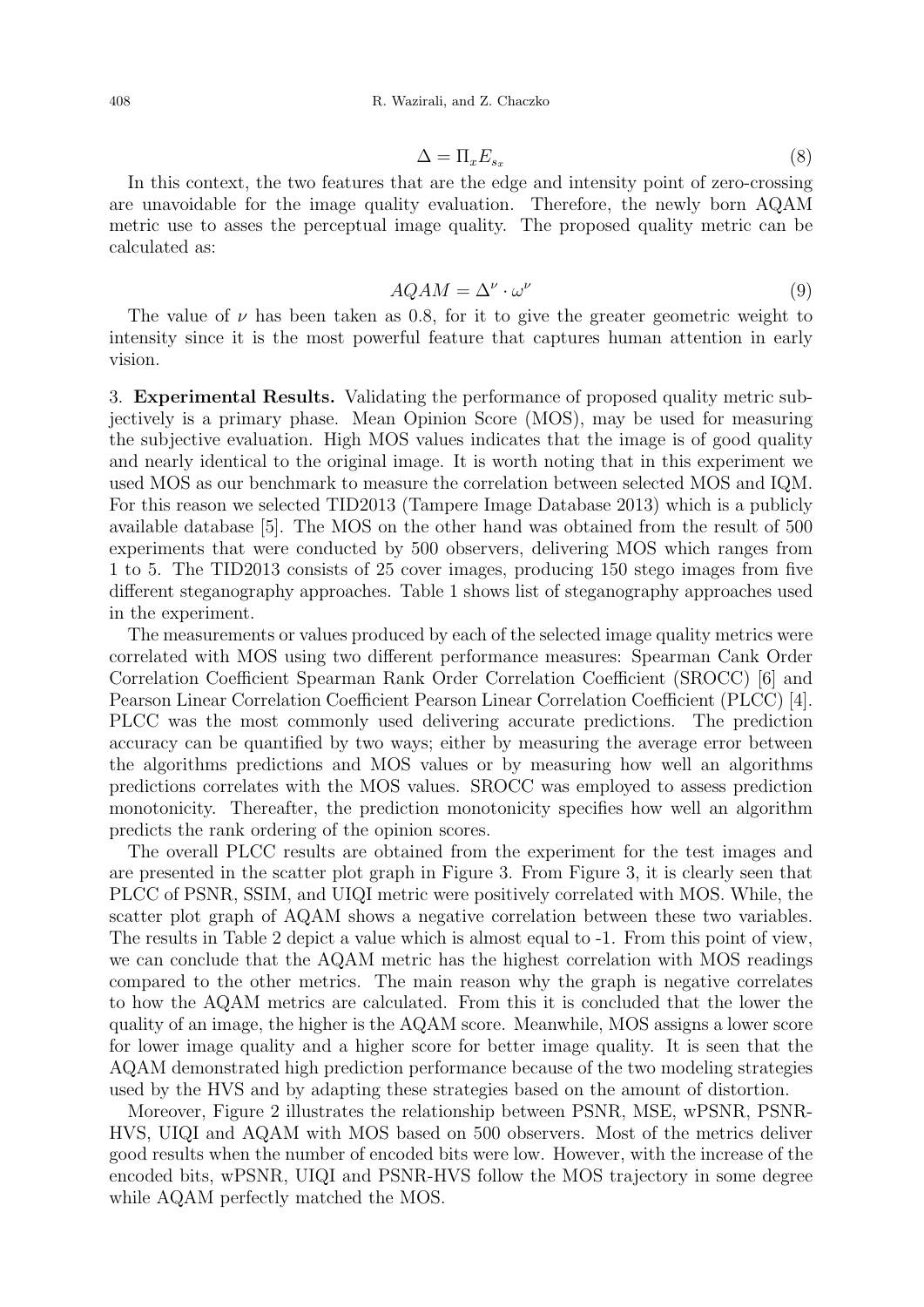| Distortion | Steganography approach                |  |
|------------|---------------------------------------|--|
|            | Least Significant 4 Bits (2-LSB)      |  |
|            | Least Significant 4 Bits (4-LSB)      |  |
|            | Pixel Value Differences (PVD)         |  |
|            | Steganography method proposed in [11] |  |
| .h         | Steganography method proposed in [12] |  |

TABLE 1. Steganography approaches

Table 2. Performance Comparison using PLCC and SROCC

| Assessment Metric | <b>PLCC</b> | <b>SROCC</b> |
|-------------------|-------------|--------------|
| <b>PSNR</b>       | 0.72896     | 0.75415      |
| SSIM [8]          | 0.81562     | 0.93415      |
| UIQI [9]          | 0.85952     | 0.91597      |
| AQAM              | $-0.95295$  | 0.92987      |



FIGURE 2. Normalized image metrics with subjective evaluation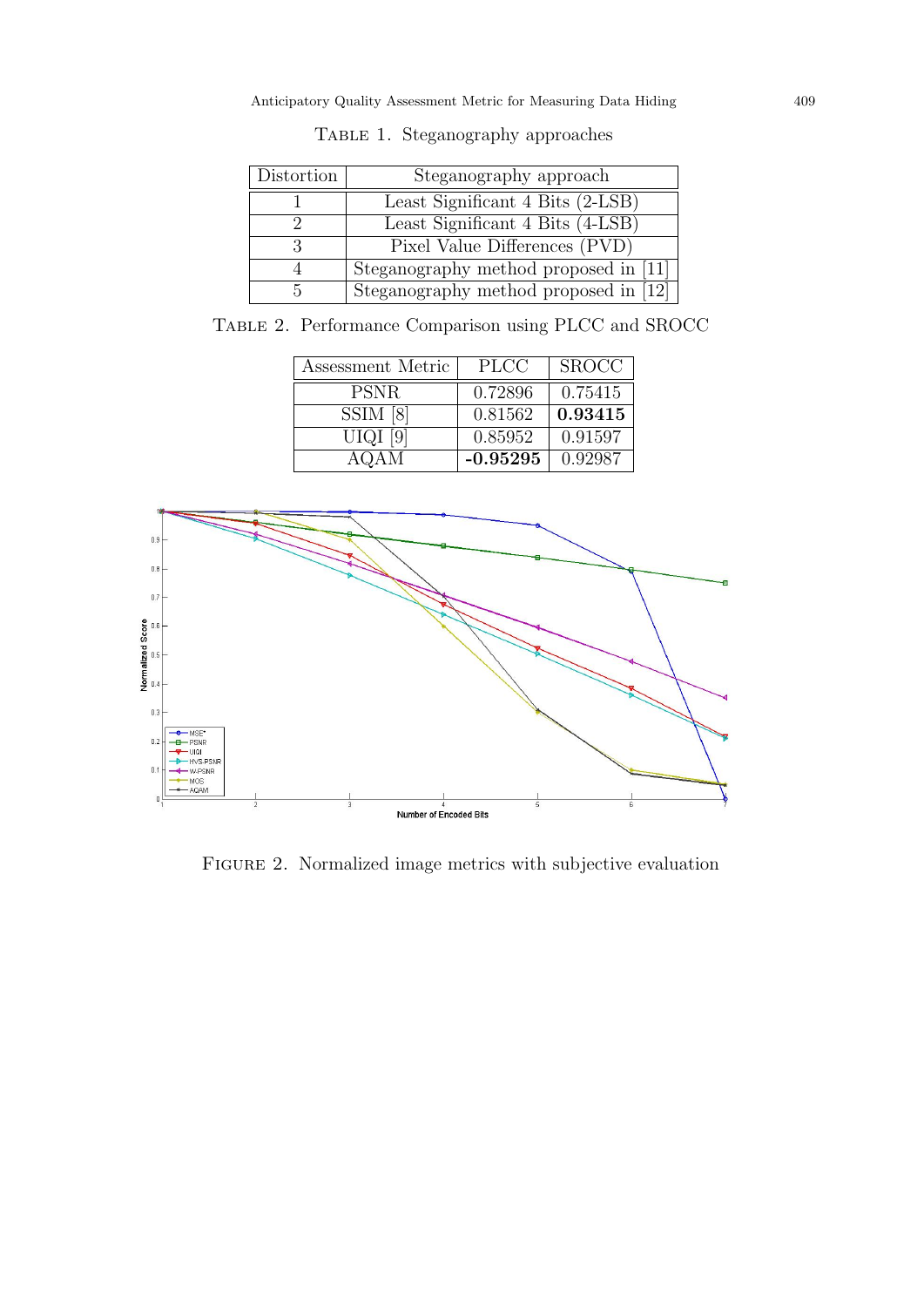







Figure 4. PLCC of SSIM and MOS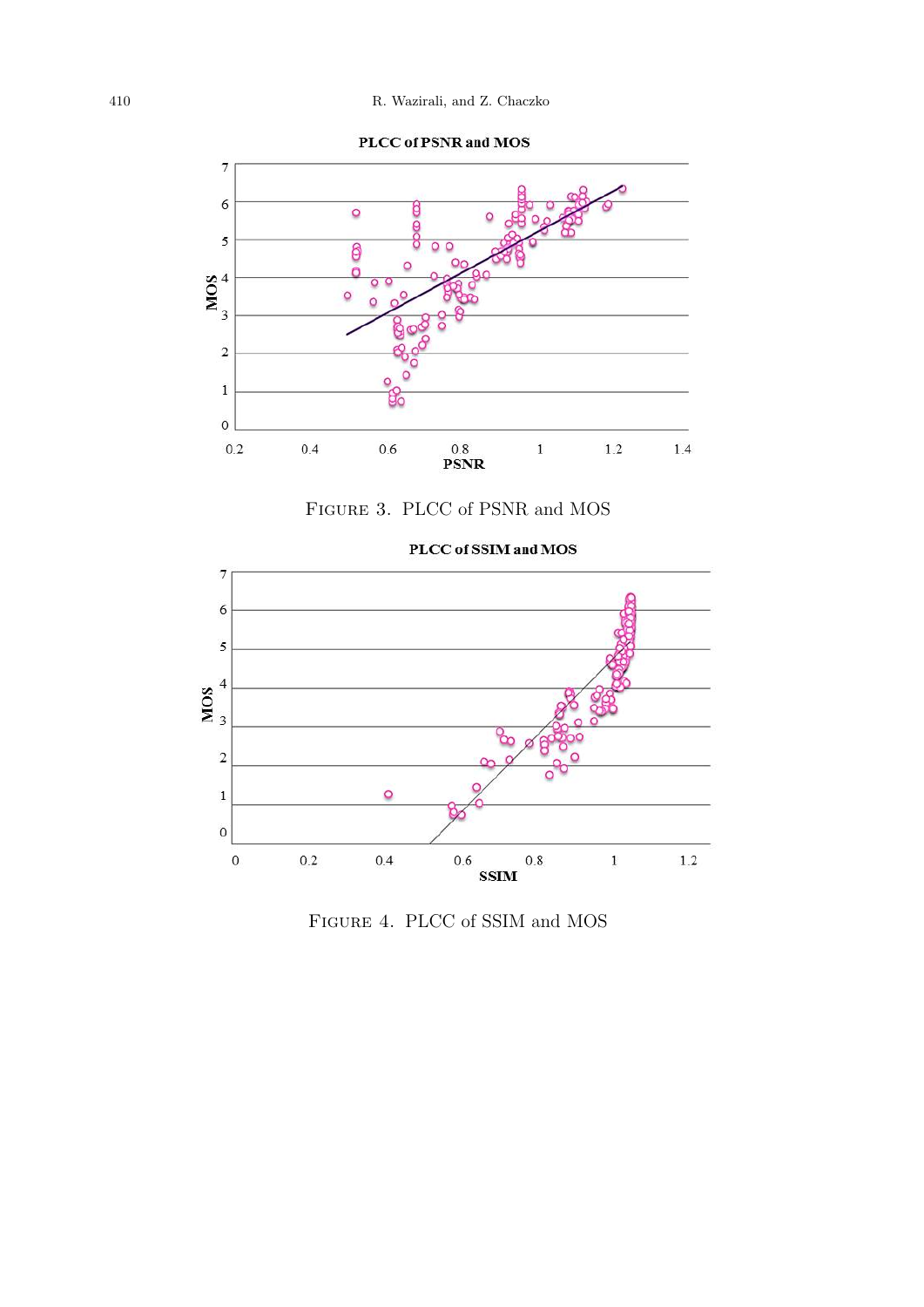

PLCC of UIQI and MOS





PLCC of AQAM and MOS

Figure 6. PLCC of AQAM and MOS